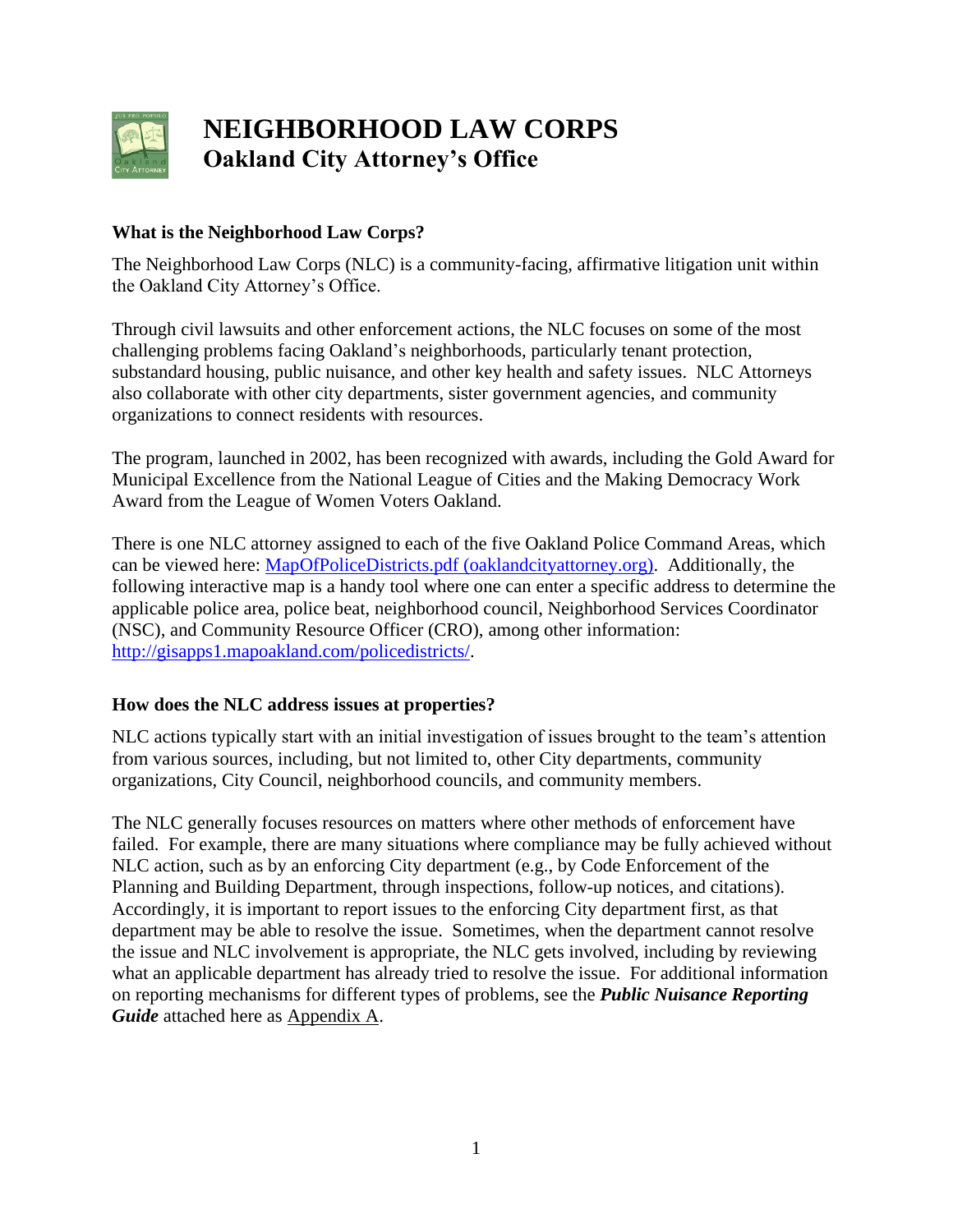#### **What are some of the focus areas of the NLC's past and present affirmative litigation?**

- Housing/Tenant Protection: Litigation aimed at combating harassment and discrimination by property owners and managers, preserving Oakland's affordable housing stock, and enforcing local and state law to ensure housing in Oakland is safe and habitable for all residents.
- Anti-Human Trafficking: Litigation aimed at shutting down illicit massage businesses serving as fronts for human trafficking, disrupting organized crime networks, and holding property owners accountable for serious illegal activity that occurs at their properties.
- Environmental Justice: Litigation aimed at halting business practices that create environmental hazards disproportionately impacting marginalized communities.

#### **How do NLC Attorneys engage with community members?**

- Collaborate with community organizations to investigate potential cases and bring litigation
- Connect community members with the right City department to address their issues
- Provide community members with contact information for local organizations that offer legal and other services
- Attend neighborhood council meetings

### **NLC Attorneys do not:**

- Represent individuals (e.g., provide eviction defense)
- Defend the City in litigation
- Advise City departments or City Council
- Mediate disputes between Oaklanders
- Intervene in private disputes between neighbors (e.g., boundary disputes)

# **NLC Attorneys do not work on the following issues:**

- Criminal activity that is not associated with a particular private property
- Illegal dumping complaints that have not been routed through 311
- Abandoned automobiles
- Illegal marijuana grow-operations
- Homeless encampments, including RVs
- Contract enforcement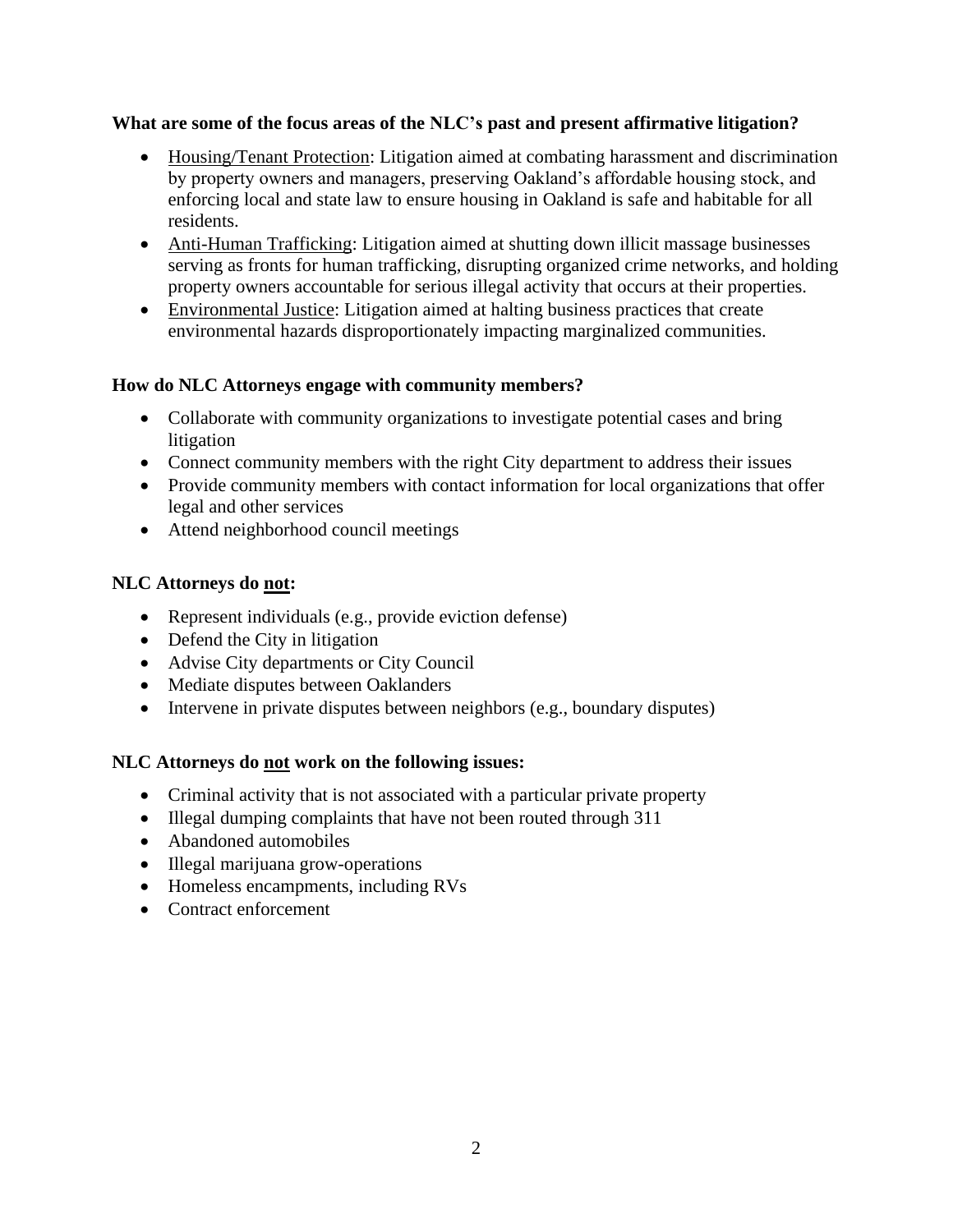# **Appendix A**

**Public Nuisance Reporting Guide**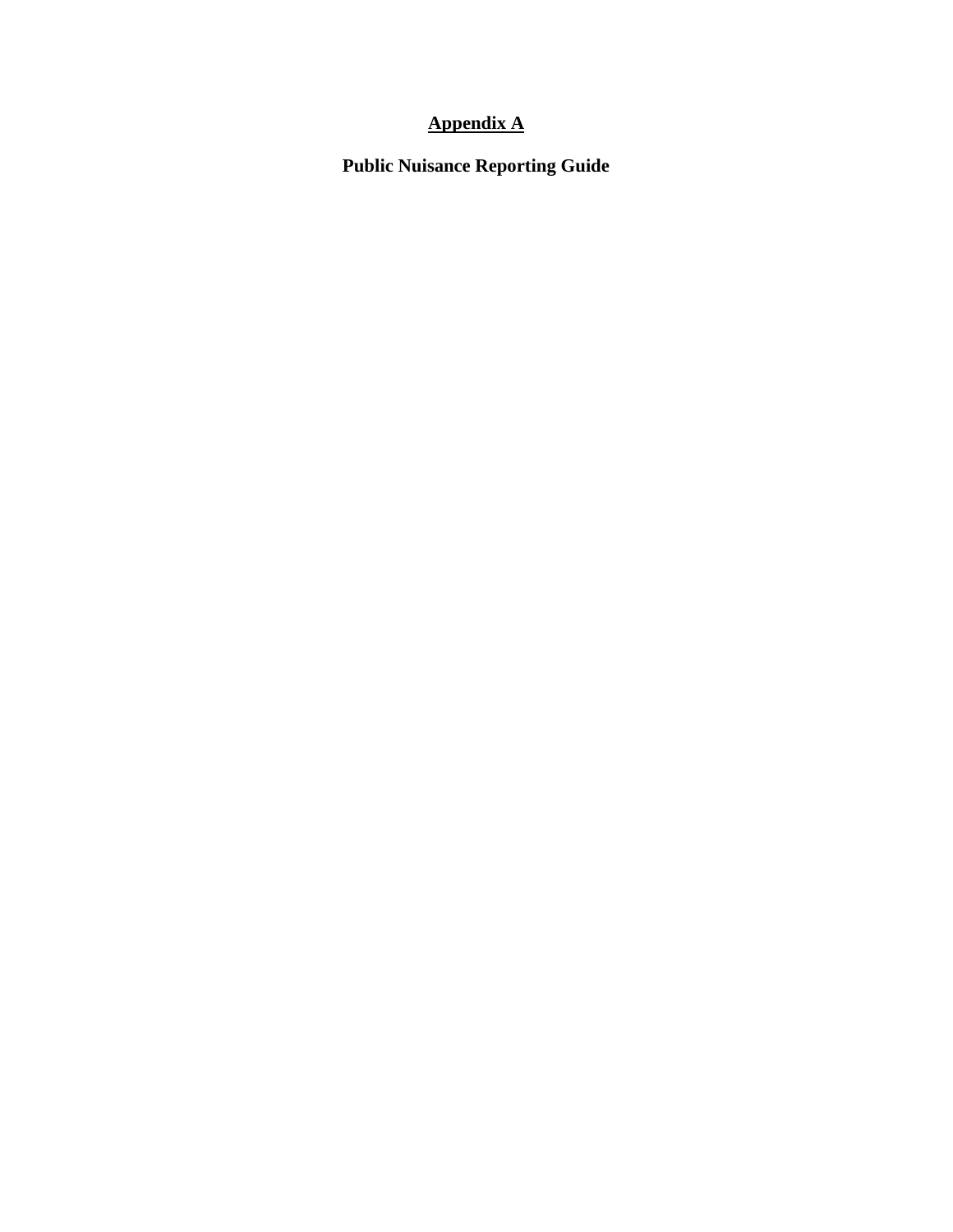# **REPORTING PUBLIC NUISANCE PROBLEMS AND GETTING YOUR VOICE HEARD IN OAKLAND, CA**



## **General Information on Reporting**

- Retain your reference # for any report that you file and the contact information for any agency representative that you correspond with about your problem.
- Report the correct address/location involved.
- You can request a copy of reports that are public records at *Next Request* at [https://oaklandca.nextrequest.com/.](https://oaklandca.nextrequest.com/)

**Report to Oakland Police Department** through the applicable mechanism listed below.

- Emergency call: **(510) 777-3211** (direct to OPD); **911**
- Non-emergency call: **(510) 777-3333**
- Non-emergency online report:<https://www.oaklandca.gov/services/report-a-crime-online>
- *Suspected Prostitution and Sex Trafficking*: Call in anonymously at **(510) 238-2373** or make an anonymous online report at [https://reportnow.typeform.com/to/FhMAED.](https://reportnow.typeform.com/to/FhMAED)
- *Suspected Illegal Drug Activity*: Leave a recorded message at **(510) 238-3784** to report recurring illegal drug activity, including details about location(s), person(s) and/or vehicles involved. You always have the option to report anonymously.
- *ABAT* when you witness public nuisance issues connected with an alcohol or tobacco retail location: Call **(510) 777-8682** or submit a complaint form available at [https://www.oaklandca.gov/topics/report-an-abat-location.](https://www.oaklandca.gov/topics/report-an-abat-location)

**Report to Planning & Building Department's Code Enforcement** when you witness blight and other Building Code violations on private property.

- Call: **(510) 238-3381**
- Fax: **(510) 238-2959**
- Online: [https://aca.accela.com/oakland/](https://aca.accela.com/oakland/ )
- Email: [inspectioncounter@oaklandca.gov](mailto:inspectioncounter@oaklandca.gov)
- Open Counters (closed until further notice): 250 Frank Ogawa Plaza, 2<sup>nd</sup> Floor, Oakland, CA 94612 (8:00am–4:00pm (Mon, Tues, Thurs, Fri); 9:30am– 4:00pm (Wed))
- You can check on complaint activity with Code Enforcement by searching by address or complaint # here:<https://aca.accela.com/oakland/>

**Report to Public Works Agency via OAK 311** when you witness public nuisance issues on public property, such as illegal dumping, abandoned vehicles, etc.

- Call: **311** or **(510) 615-5566**
- Online:<https://www.oaklandca.gov/services/oak311>
- Mobile application: Download the mobile application OAK 311 to submit complaints there. You will receive a reference # for your complaint.